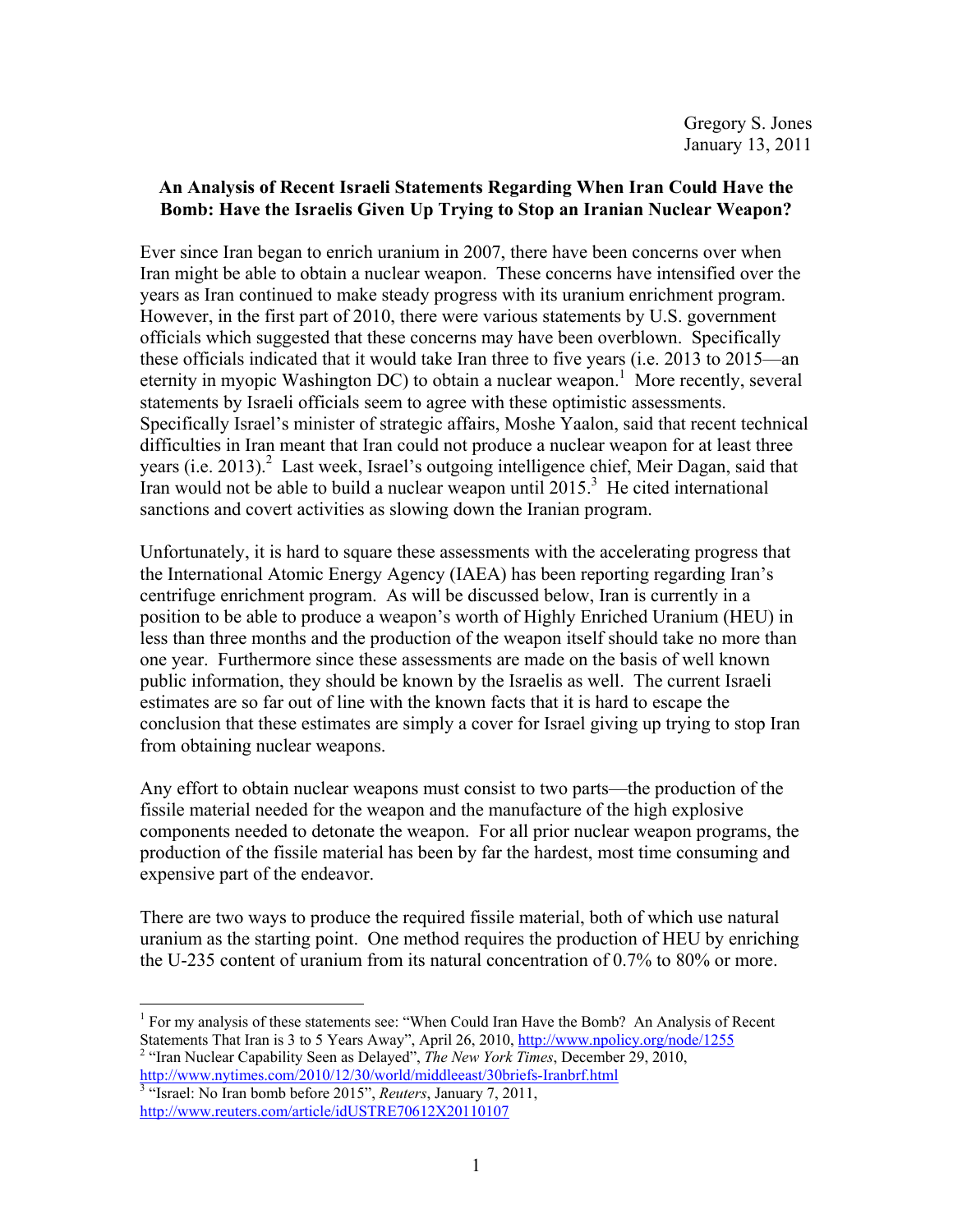The other method involves the production of plutonium by irradiating natural uranium in a nuclear reactor and then chemically separating the resultant plutonium from the spent fuel. Though our discussion here will focus on Iran's uranium enrichment efforts, it should be noted that Iran is also building a heavy water based plutonium production reactor.

A variety of technologies can be used to enrich uranium. The one that concerns us here is the gas centrifuge. To obtain meaningful levels of uranium enrichment it is necessary to operate many centrifuges in series, an arrangement which is known as a cascade. Since the output of a single cascade is not high, it is necessary to operate many cascades in parallel. It would be possible for Iran to construct centrifuge cascades which could directly produce HEU from natural uranium but as far as is known Iran has not done so since this would constitute a violation of its Nonproliferation Treaty (NPT) obligations. Instead at its largest known enrichment facility, the Fuel Enrichment Plant (FEP) at Natanz, natural uranium is enriched to a level of 3.5%. This level of enrichment can be used as fuel for power reactors, though since currently Iran's only power reactors are supplied fuel from Russia, the enriched uranium produced at the FEP is just being stockpiled. It should be noted that since in any enrichment process, most of the enrichment effort is expended at the low concentration end of the process, 3.5% enriched uranium is already about half way to becoming the HEU required to produce a weapon.

In terms of numbers of operating centrifuges and cascades, the FEP has had a checkered history. In some cases centrifuges have been installed but never operated and some cascades have operated but then were taken out of service. These facts have been cited by those who have emphasized Iran's operating difficulties.

But what really counts is how much 3.5% enriched uranium Iran produces each month and this has steadily increased. $4$  Throughout much of 2009, Iran was producing about 57 kilograms of 3.5% enriched uranium per month. But starting in late 2009 the enriched uranium output jumped to about 80 kilograms per month. Iran maintained this level of production through July of 2010 (note it was during this time that U.S. government officials were claiming that technical difficulties were slowing the Iranian enrichment program). In the latest reporting period (August 7, 2010 to October 31, 2010), Iran's 3.5% enriched uranium output further increased to 91 kilograms per month which is a 60% increase over Iran's production rate for most of 2009.<sup>5</sup> By October 31, 2010 Iran had produced 2,152 kilograms of 3.5% enriched uranium.

Nor is that all. Starting in February 2010, Iran set up a special cascade at its Pilot Fuel Enrichment Plant (PFEP) which processes 3.5% enriched uranium into 20% enriched uranium (the highest enrichment level permitted to Iran). Iran ostensible reason for conducting this activity is to produce fuel for a research reactor but Iran doesn't have the capability to manufacture this fuel and the 20% enriched uranium is currently being

 $\overline{a}$ 

<sup>&</sup>lt;sup>4</sup> Iran was able to increase its enriched uranium output even though the number of operating centrifuges has at times declined by improving the output of the individual centrifuges.

 $<sup>5</sup>$  Iran achieved this latest production increase by increasing the number of operating cascades from 23 to</sup> 29.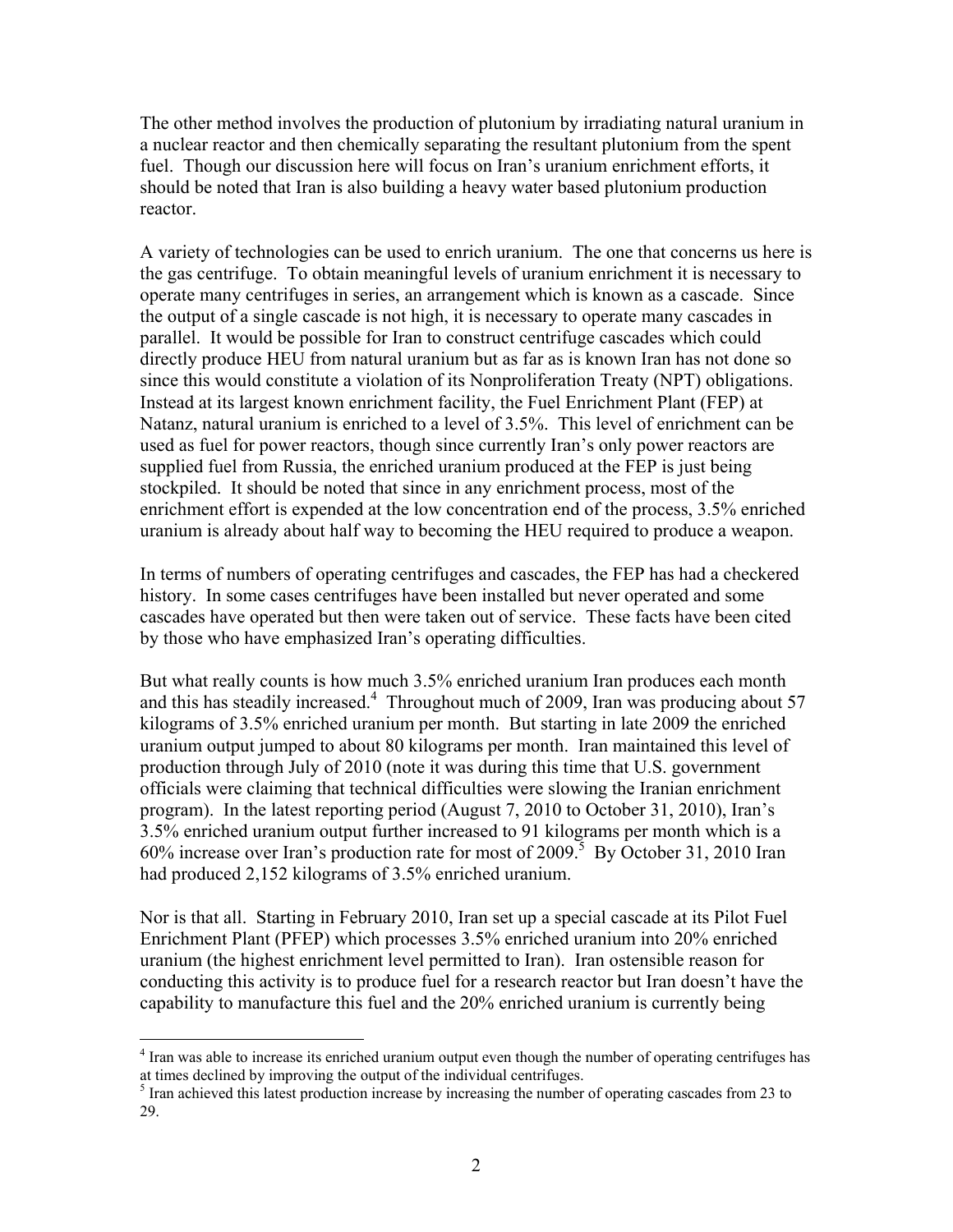stockpiled. As of November 19, 2010 Iran had produced about 22 kilograms of 20% enriched uranium.

It has long been known that the gas centrifuge is a particularly dangerous technology with regards to nuclear nonproliferation. Iran can easily use the centrifuges at the FEP and its stockpile of 3.5% enriched uranium to quickly produce the 20 kilograms of HEU needed for a nuclear weapon. This would involve a two step process where the FEP would first process the 3.5% enriched uranium into 20% enriched uranium. Then the 20% enriched uranium would be processed into 90% enriched uranium which can easily be used in a nuclear weapon.

More specifically, the first step would require about 1,900 kilograms of 3.5% enriched uranium to produce about 160 kilograms of 20% enriched uranium.<sup>6</sup> With the current number of centrifuges operating at the FEP, this step would take about 2 months. Note that there would be nothing illegitimate about this step since Iran's current production of 20% enriched uranium at the PFEP has established the principle that Iran is permitted to produce and possess such material. In the second step, the 160 kilograms of 20% enriched uranium would be processed into the required 20 kilograms of 90% enriched uranium. This second step would only take about 2 weeks. Only at this step would Iran have violated the NPT but there would be very little time for Western counteraction before the process was completed. Indeed since the FEP is not continuously monitored by the IAEA, the process could be well along or even completed before it was discovered by the IAEA.

To utilize this HEU in a nuclear weapon, Iran would also have to produce the rest of the nuclear weapon components needed to detonate the HEU. This work need not wait for the production of the HEU but rather can be carried out in parallel. Though some U.S. officials have claimed that this effort would take three to five years, the U.S, starting from scratch, developed an implosion nuclear weapon in just 11 months during World War II.<sup>7</sup> Now it is true that Iran would not have anywhere near the talent and resources available to the Manhattan Project, but nor is Iran starting from scratch. General descriptions of implosion nuclear weapons (including pictures) are now widely available. Iran has already conducted some research on nuclear explosives. According to a U.S. National Intelligence Estimate this work was stopped in the fall of 2003 but some Europeans and the IAEA have concerns that such work may be continuing. (Note that current IAEA inspections in Iran are not designed to detect such work). And it is unknown how much aid on nuclear weapons development Iran may have received from Pakistan and/or North Korea.

On the whole, given these facts, an estimate of one year or less for Iran to obtain a nuclear weapon (assuming that it decided to proceed today) seems far more plausible

 $\overline{a}$ 

<sup>&</sup>lt;sup>6</sup> For the technical details behind these numbers see: Gregory S. Jones, "Iran's Rate of Enriched Uranium Production Continues to Increase: Centrifuge Enrichment and the IAEA November 23, 2010 Update", November 30, 2010, http://www.npolicy.org/files/Irans\_Rate\_of\_Enriched\_Uranium\_Production.pdf

<sup>&</sup>lt;sup>7</sup> Gregory S. Jones, "When Could Iran Have the Bomb? An Analysis of Recent Statements That Iran is 3 to 5 Years Away", April 26, 2010, http://www.npolicy.org/node/1255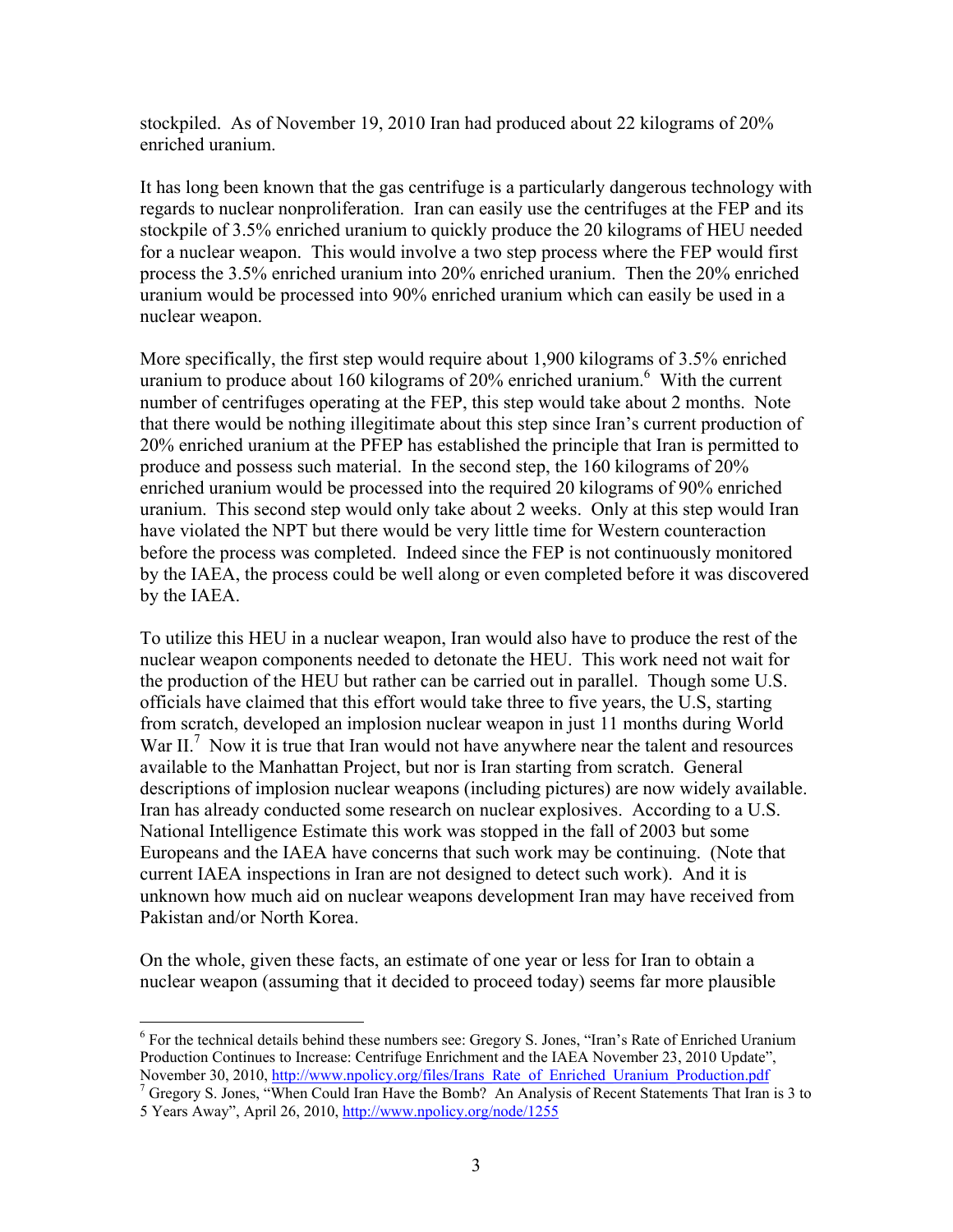than the recent Israeli estimates of 3 to 5 years. Indeed the Israeli estimates are so implausible that they would seem to be a cover designed to obscure the fact that the Israelis have given up trying to stop Iran from obtaining nuclear weapons. This seems to have been confirmed by a statement this week by Israeli Prime Minister Benjamin Netanyahu which basically said that it is up to the U.S. to stop Iran from getting nuclear weapons.<sup>8</sup>

Just to be clear, the fact that Iran could quickly produce a nuclear weapon does not necessarily mean that it will do so right away. Indeed it seems far more likely that for the moment Iran will not. After all, why should it? Everything is currently going its way. Despite Western statements about how much Iran's centrifuge enrichment effort has been disrupted and slowed, Iran is increasing the amount of 3.5% enriched uranium it is producing at the FEP (a 60% increase since 2009) and has begun the first step of converting this material into HEU by producing 20% enriched uranium at the PFEP. It could well be 2015 before Iran actually produces nuclear weapons but by that time we will be talking not about a nuclear weapon but rather nuclear weapons i.e. a full fledged nuclear arsenal.

We have gone through all this before. It was 1990 when the Bush administration said that it could no longer certify that Pakistan was a non-nuclear state but only in 1998 did Pakistan actually explode a nuclear weapon. Now Pakistan has an arsenal approaching 100 nuclear weapons and is producing fissile material for nuclear weapons at a rate faster than any other country in the world. At the same time we face the specter of the rise of radical Islam in Pakistan. This was most recently demonstrated by the assassination of the Governor of Punjab, Salman Taseer, for opposing Pakistan's archaic blasphemy law. The assassin was Taseer's own security guard. Tens of thousands of Pakistanis have demonstrated in support of the assassin.

We tried a "kick the can down the road" strategy with North Korea as well. It was well understood that the 1994 Agreed Framework was not a solution to the problem of North Korean nuclear weapons (among other things it required South Korea to transfer U.S. origin nuclear technology to North Korea—something prohibited by U.S. law). The idea was to buy time since it was widely expected that by the year 2000, North Korea's communist regime would have gone the way of those in Eastern Europe. But the communists in North Korea have proven far more resilient than expected, thanks in part to major assistance from China. It turns out that China does not mind North Korean nuclear weapons since they will likely land on South Korea, Japan or U.S. military forces.

 $\overline{a}$ 

<sup>&</sup>lt;sup>8</sup> Prime Minister Netanyahu said, "... I don't think that this pressure will be sufficient to have this regime change course without a credible military option that is put before them by the international community led by the United States". See: "Only a threat of force will halt Iran nukes: Israel", *Reuters*, January 11, 2011, http://www.reuters.com/article/idUSTRE70A64F20110111